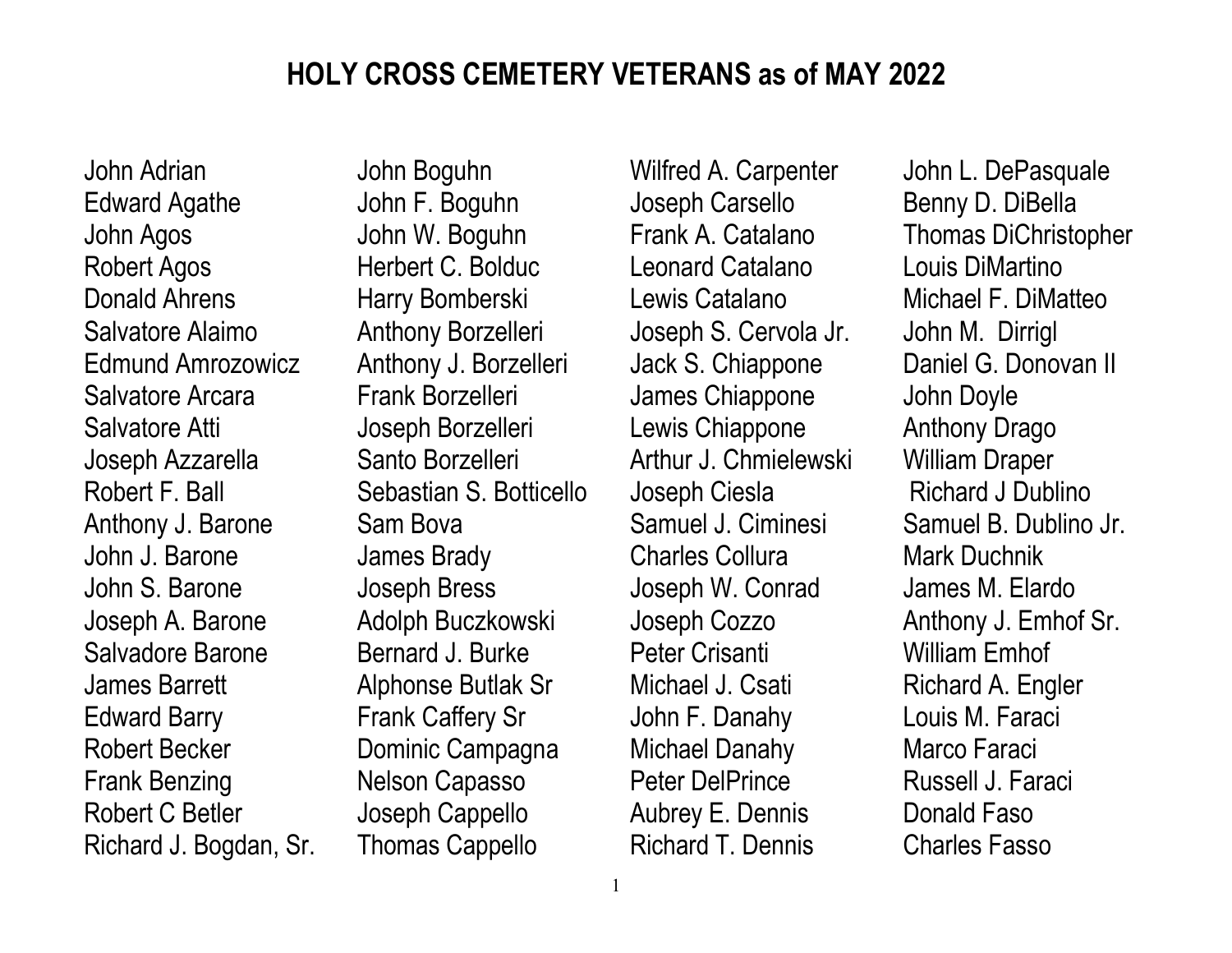Bernard Feldmann Henry J. Felong John J. Felong Carmella Ferraro Frederick Fessler Gerald V. Fortain James N. Fortain James N. Fortain Jack J. Fritz Robert E. Funk Carmello Galfo Gerald P. Galfo John Galfo Theodore Galley Howard T. Gannon Frank Gawlak Walter R. Gawlak Richard H. Geitner Lawrence M. Gerken Edward Giczkowski John S. Ginnitti Thomas Glascott Ted Gomoka Patrick Gott Edward H. Graf

John N. Grasso Anthony Grat Charles J Gray John T. Green Sr. Aloise Grise John M. Grise Donald Grundtisch George E. Guest Frank Gugino John Gugino Joseph J. Gullo Joseph H. Gunzinger Donald R. Guthrie Richard Guthrie Peter P. Gutillo Donald M. Hanks Robert A. Hansen R. Clayton Hanson Joseph W. Hasting Kenneth J. Herman Edward Higgins Leon A. Hilburger Marvin P. Hilburger Robert Hoedt Lester C. Hoffman

Theodore Honik William B. Horrigan David L. Hosler Nelson J Hughes Sr Carl Iannello John Iannello Richard Inglut James Jeffers Louise Jeffers Henry J. Jerozal Raymond F. Jerozal, Sr. Andree P Johnson Leonard J. Jopek John L. Justinger Deacon Joseph P. Kane Carl P. Kaster William Kelly Jacob Kelm Jacob T. Kelm Alois A. Kempke Donald E. Keohane Paul Kercher Peter J. Knack

Robert F. Koch, Sr William Kopczynski Walter Krefta Casey Kruszka Frank S. Kush John F. Kush Michael Kuzenko Paul LaDuca William L. Lantzy Marco LaRusso Edward Latimore Gerald R. Leone Raymond E. Leone Salvatore Leone John Lerczak John Lerczak Jr. Leonard E. Lerczak, Sr. Stanley R. Lisiewski Carmella Lobello Charles Lobello Joseph Lobello Joseph A. Lobello Russell Lobello Sam Lobello Thomas Lobello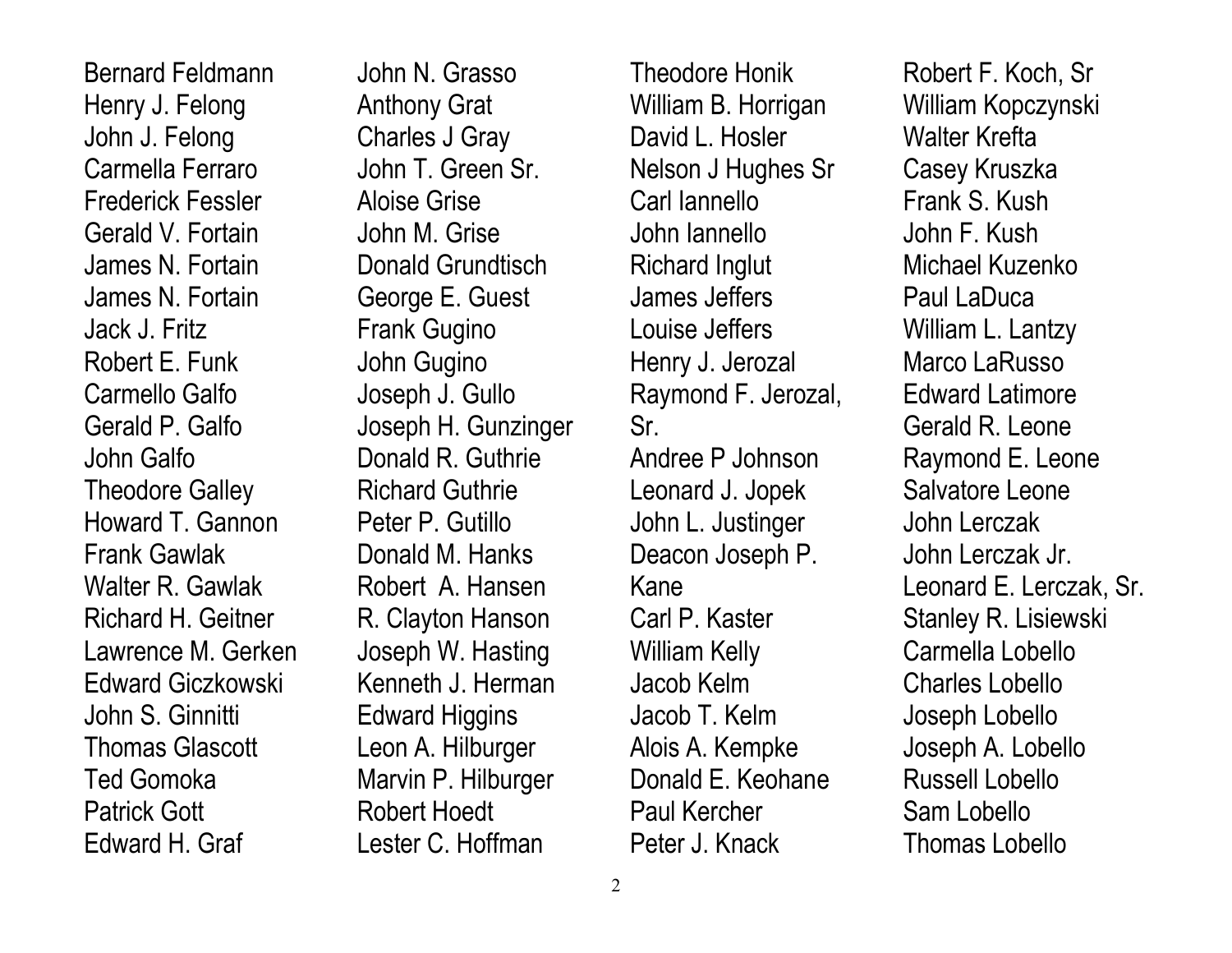Fred S. Lograsso Horace Lograsso Joseph Lomando Samuel Lomando Norman LoPresto Frank Lorenz James A. Lowe Frances M. Magro Walter Malesa Charles Mann Michael Maroney Edward Martin Salvatore Martino Louis Martyn Carlo R. Mascio Nicholas Mascio John J. Mayotte Eugene McCarthy George H. McCroskey Louise H. McCroskey William McCulle Peter McDermott Richard D. McDonald Neil W. McGary Alfred P. McMindes

William D. McMullen James L. Mecca Matthew R. Mesi James V. Mesita Joseph E. Metty Sr. Franklyn Metz Robert Metzger Tadeusz Michalski Anthony Militello Sr. Donald K. Milks John K. Miller John P. Miller William R. Miller Margaret Mitchell Salvatore L. Mogavero Paul V. Mooney Robert Morley Robert Mosier James T. Mullen George R. Mulligan John Muscarella Salvatore Muscarella Joseph s. Muscato Robert Naab John Nesterowicz

John T. Nesterowicz Paul J. Neubeck Raymond Noel John W. North John H. Nytz Jr. Raymond L. Nytz David O'Connell Cornelius O'Marr Thomas O'Neill John Charles Osburn Richard L. Panepento Pasquale "Pat" Paradiso Joseph S. Panzarelli Stanley Pawelczak Louis Perez John A. Perno Harry Pflanz John Pflanz Margaret Phelps Wilbur F. Phelps Anthony Pingitore August Pingitore Ruth E. Pingitore Leonard Pinker

John Pinski Anthony T. Pinto Samuel Pinto Samuel C Pinto Jr Joseph M. Pisarski Charles J. Plumer Samuel C. Plummer Robert Pokigo Casimir Potaczala Leonard D. Priolette Charles F. Privitera Russell Provenzo Russell A. Provenzo Samuel Provenzo Howard E. Radder Sr. Michael Reed Harold A. Reynolds Joseph Ricci Nickolas Ricci Joseph Rich Angelo Rizzuto Raymond Rogers Samuel Ross Edward Rudney Alexander Rudyk